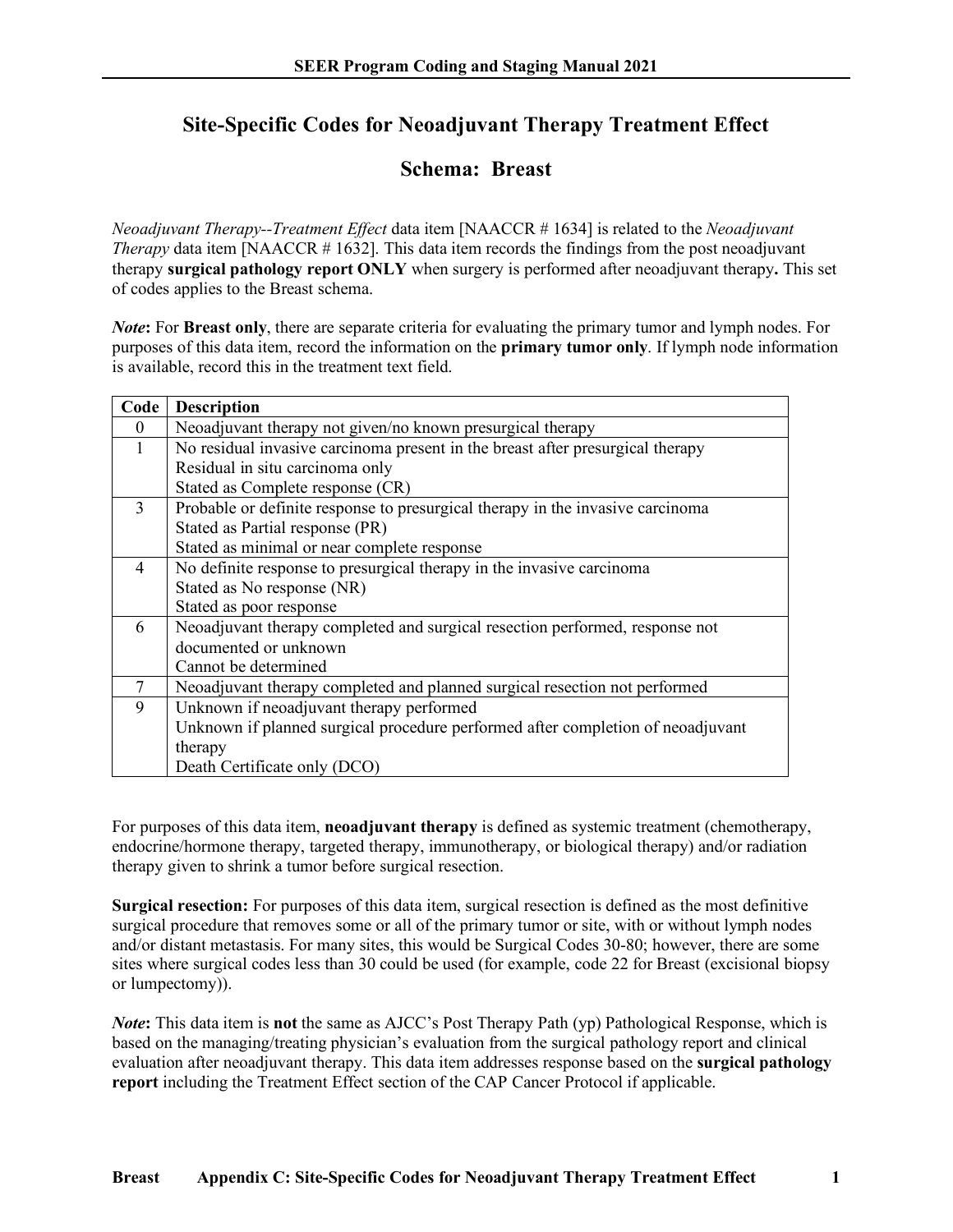## **Coding Instructions**

Use the *Neoadjuvant Therapy--Treatment Effect* data item [NAACCR # 1634] to record the findings from the post neoadjuvant therapy **surgical pathology report ONLY** including the Treatment Effect section of the CAP Cancer Protocol if applicable.

- 1. Assign code **0**
	- a. When the patient did not receive neoadjuvant therapy prior to surgical resection
	- b. When the treatment administered is not neoadjuvant therapy (pre-surgical treatment) because surgical resection was not planned

*Example*: Patient with unresectable breast cancer (no surgical resection planned), chemotherapy and radiation administered.

c. When it is clear that the patient did not have neoadjuvant therapy based on the sequence of diagnosis and treatment

*Example*: Patient diagnosed with breast cancer via needle core biopsy, had surgical resection followed by chemotherapy and radiation.

d. For autopsy only cases

*Note*: *Neoadjuvant Therapy* data item [NAACCR # 1632] coded to 0.

- 2. Assign code **1** when
	- a. A complete (total) pathological response (CR) is documented in the surgical pathology report

Note: CR is defined as the absence of all known primary tumor

b. Residual in situ cancer only

*Note*: *Neoadjuvant Therapy* data item [NAACCR # 1632] coded to 1 or 2.

- 3. Assign code **3** when
	- a. A probable or definite response is documented in the surgical pathology report

*Note*: Partial response (PR) is defined as a decrease in the size/extent of the tumor and there is evidence of tumor regression.

b. Documented as minimal or near complete response

*Note*: *Neoadjuvant Therapy* data item [NAACCR # 1632] coded to 1 or 2.

- 4. Assign code **4** when
	- a. No definite response (NR) or poor response is documented in the surgical pathology report

*Note*: No or poor response is defined as evidence of no or minimal change in the size/extent of the tumor or evidence of extensive residual invasive cancer identified.

*Note*: *Neoadjuvant Therapy* data item [NAACCR # 1632] coded to 1 or 2.

- 5. Assign code **6** when
	- a. Neoadjuvant therapy was completed and there is no documented treatment response in the surgical pathology report